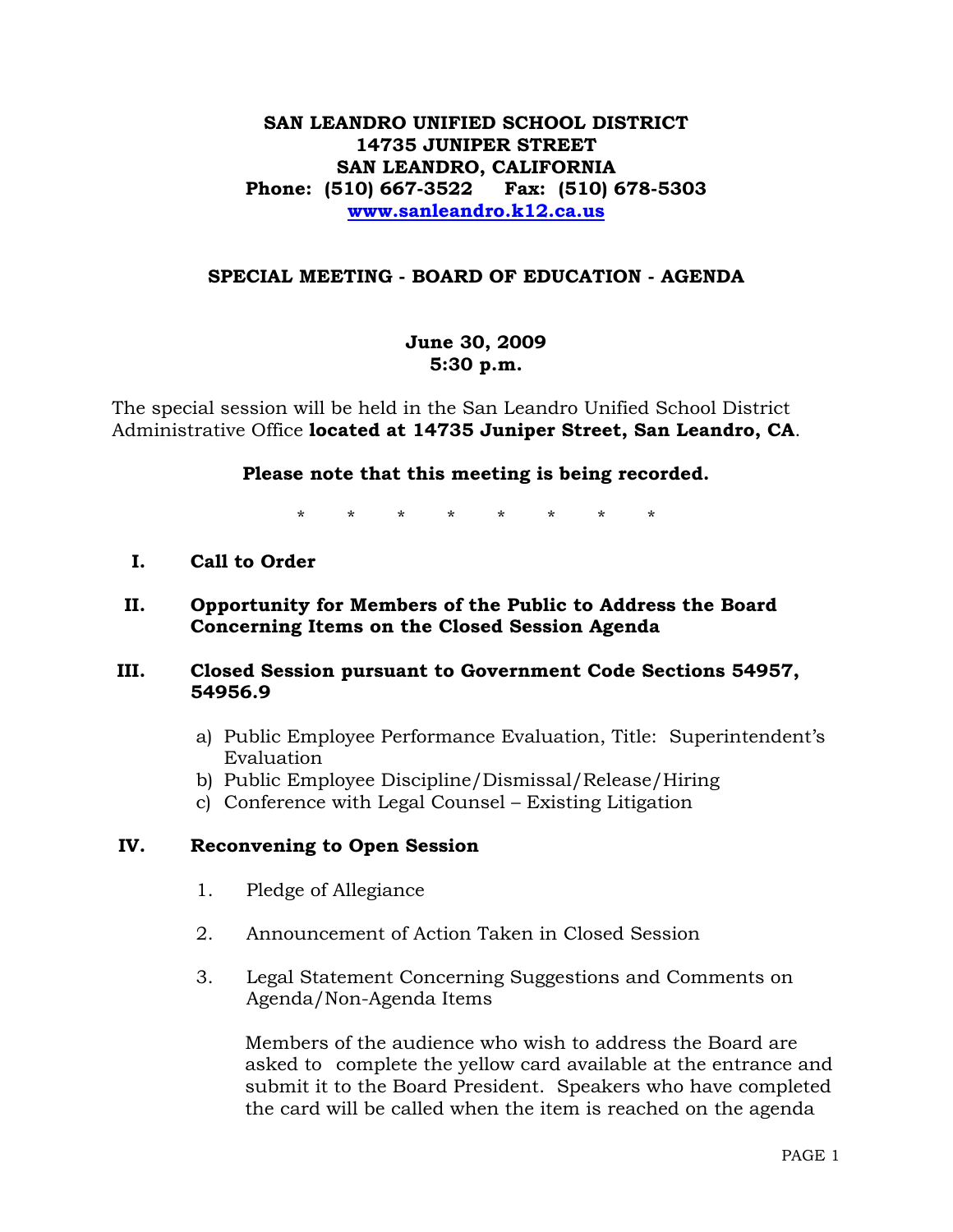or, for non-agenda items, during the Public Testimony. Cards are to be turned in before the item is reached on the agenda. Please note that this meeting is being recorded. State law prohibits the Board of Education from taking any action on or discussing items that are not on the posted agenda except to A) briefly respond to statements made or questions posed by the public in attendance; B) ask questions for clarification; C) provide a reference to a staff member or other resource for factual information in response to the inquiry; or D) ask a staff member to report back on the matter at the next meeting and/or put it on a future agenda. (Government Code Section 54954.2(a))

### **V. CONSENT ITEM**

These items are considered routine and may be enacted by a single motion. At the request of any member of the Board, any items on the consent agenda shall be moved and given individual consideration for action as a regular agenda item.

| Human Resources             |                                      |             |      |
|-----------------------------|--------------------------------------|-------------|------|
| $2.1-C$                     | <b>Staff Recommendation:</b>         |             |      |
| Acceptance of               | Accept Personnel Report as submitted |             |      |
| Personnel Report            |                                      |             |      |
|                             | Motion                               | Second Vote |      |
| <b>Educational Services</b> |                                      |             |      |
|                             |                                      |             |      |
| $3.1-C$                     | <b>Staff Recommendation:</b>         |             |      |
| 2009-2010                   | Approve the 2009-2010 Consolidated   |             |      |
| Consolidated                | Application, Part I for Funding      |             |      |
| Application, Part I         | Categorical Aid Programs.            |             |      |
| for Funding                 |                                      |             |      |
| Categorical Aid             |                                      |             |      |
| Programs                    | Motion                               | Second      | Vote |
|                             |                                      |             |      |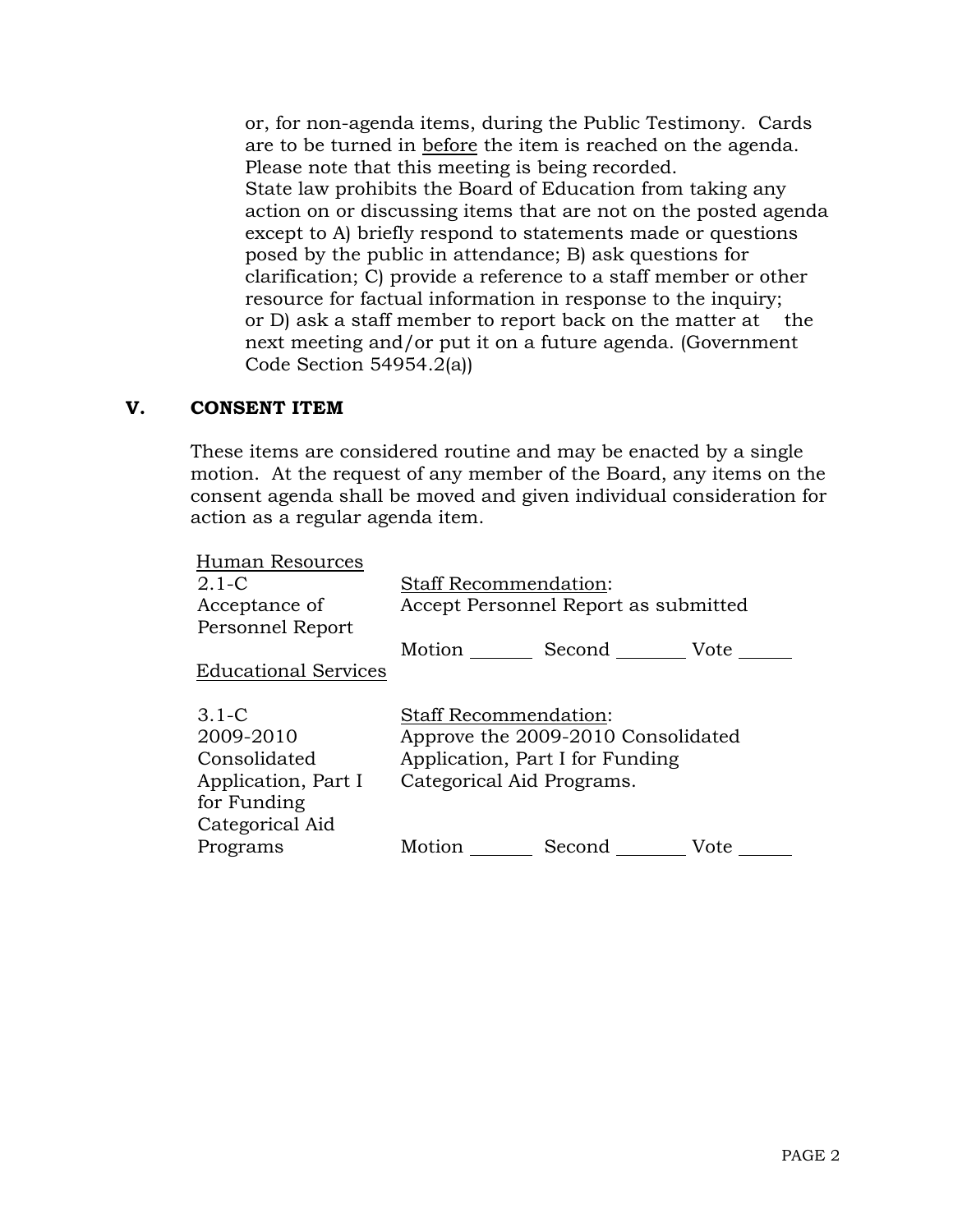| $3.2 - C$<br>Memorandum of<br>Understanding<br>between Alameda<br>County Behavioral<br>Health Care<br>Services, La Familia | Staff Recommendation:<br>Approve the Memorandum of<br>Understanding between Alameda County<br>Behavioral Health Care Services, La<br>Familia Counseling Service, and San<br>Leandro Unified School District. |               |      |
|----------------------------------------------------------------------------------------------------------------------------|--------------------------------------------------------------------------------------------------------------------------------------------------------------------------------------------------------------|---------------|------|
| Counseling Service,<br>and San Leandro<br>Unified School<br>District                                                       |                                                                                                                                                                                                              | Motion Second | Vote |
| Business Operations                                                                                                        |                                                                                                                                                                                                              |               |      |
| $4.1 - C$<br>Resolution #09-36<br>Apply for Qualified<br>School                                                            | Staff Recommendation:<br>Adopt Resolutions #09-36 to apply for<br>Qualified School Construction Bonds.                                                                                                       |               |      |
| <b>Construction Bonds</b>                                                                                                  | Motion                                                                                                                                                                                                       | Second        | Vote |

### **ACTION ITEMS**

These items are presented for action at this time. Some may have been reviewed at a previous meeting.

# Business Operations

| $4.1 - A$<br>Agreement with the<br>City of San Leandro<br>for Solid Waste,<br>Recyclables and<br>Green Waste<br>Collection at School<br>Facilities within the<br>Alameda County<br>Industries (ACI) | <b>Staff Recommendation:</b><br>Industries (ACI) Service Area. | Approve the Agreement with the City of<br>San Leandro for Solid Waste, Recyclables<br>and Green Waste Collection at School<br>Facilities within the Alameda County |      |
|-----------------------------------------------------------------------------------------------------------------------------------------------------------------------------------------------------|----------------------------------------------------------------|--------------------------------------------------------------------------------------------------------------------------------------------------------------------|------|
| Service Area                                                                                                                                                                                        | Motion                                                         | Second                                                                                                                                                             | Vote |